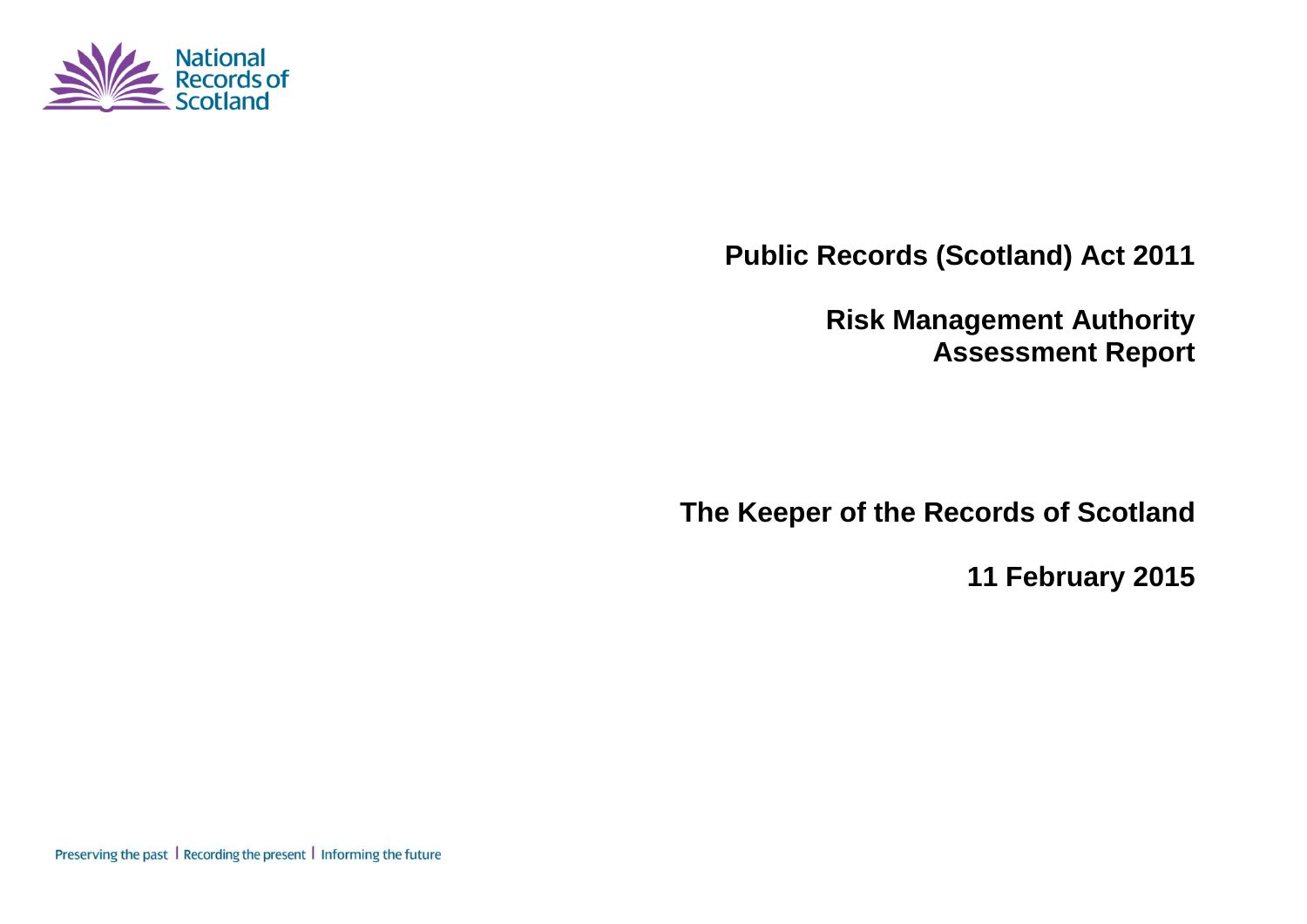#### **Assessment Report**

#### **Contents**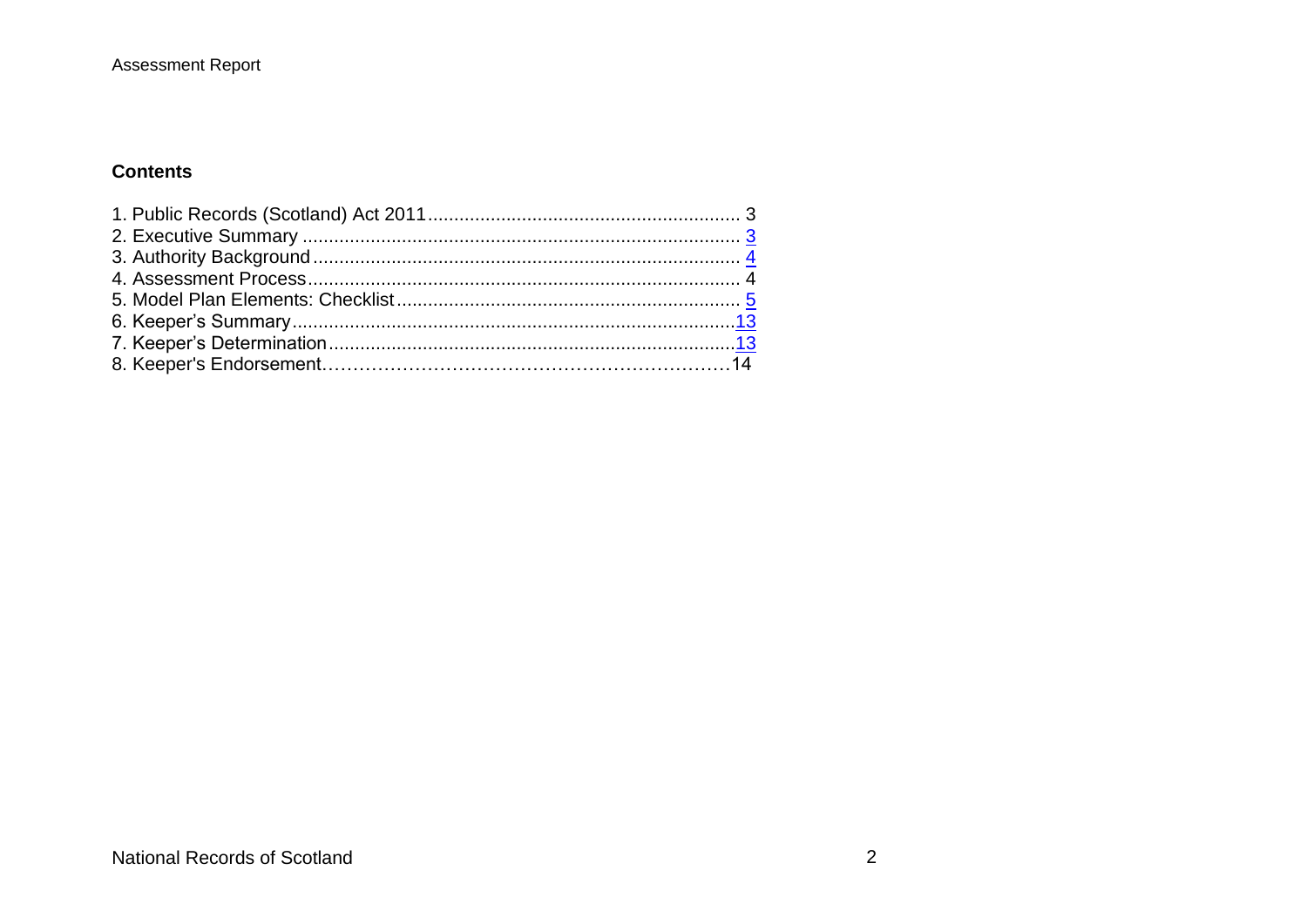## **1. Public Records (Scotland) Act 2011**

The Public Records (Scotland) Act 2011 (the Act) received Royal assent on 20 April 2011. It is the first new public records legislation in Scotland since 1937 and came fully into force on 1 January 2013. Its primary aim is to promote efficient and accountable record keeping by named Scottish public authorities.

The Act has its origins in *The Historical Abuse Systemic Review: Residential Schools and Children's Homes in Scotland 1950-1995* (The Shaw Report) published in 2007. The Shaw Report recorded how its investigations were hampered by poor record keeping and found that thousands of records had been created, but were then lost due to an inadequate legislative framework and poor records management. Crucially, it demonstrated how former residents of children's homes were denied access to information about their formative years. The Shaw Report demonstrated that management of records in all formats (paper and electronic) is not just a bureaucratic process, but central to good governance and should not be ignored. A follow-up review of public records legislation by the Keeper of the Records of Scotland (the Keeper) found further evidence of poor records management across the public sector. This resulted in the passage of the Act by the Scottish Parliament in March 2011.

The Act requires a named authority to prepare and implement a records management plan (RMP) which must set out proper arrangements for the management of its records. A plan must clearly describe the way the authority cares for the records that it creates, in any format, whilst carrying out its business activities. The RMP must be agreed with the Keeper and regularly reviewed.

### **2. Executive Summary**

This report sets out the findings of the Keeper's assessment of the RMP of the Risk Management Authority by the Public Records (Scotland) Act 2011 Assessment Team following its submission to the Keeper on 31 July 2014*.*

The assessment considered whether the RMP of the Risk Management Authority was developed with proper regard to the 14 elements of the Keeper's statutory Model Records Management Plan (the Model Plan) under section 8(3) of the Act, and whether in this respect it complies with it and the specific requirements of the Act.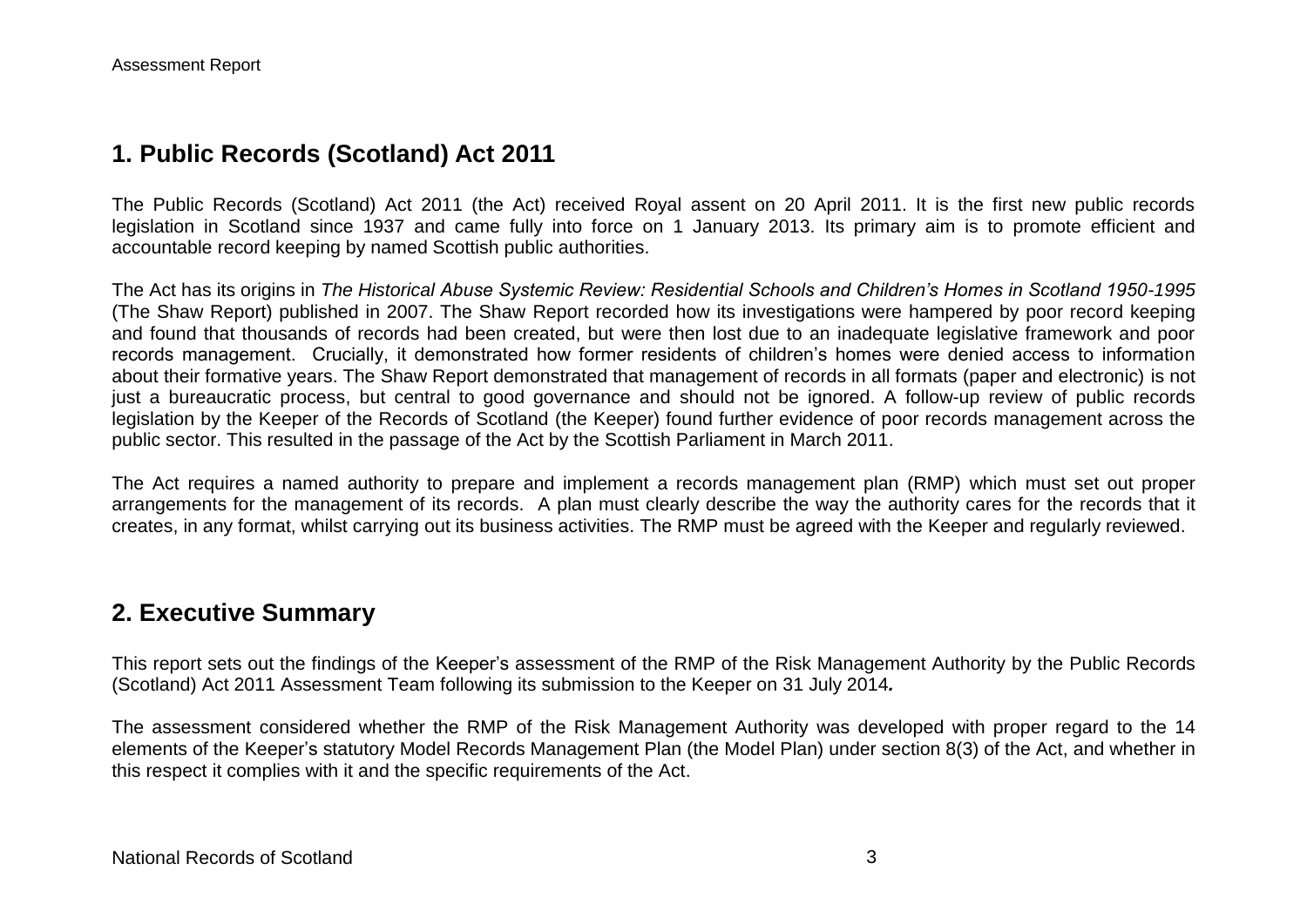The outcome of the assessment and the Keeper's decision on whether the RMP of the Risk Management Authority complies with the Act can be found under section 7 of this report with relevant recommendations.

## **3. Authority Background**

The RMA is a Non-Departmental Public Body (NDPB), established in 2005 by the [Criminal Justice \(Scotland\) Act 2003.](http://www.legislation.gov.uk/asp/2003/7/contents) Its duties focus on protecting the public by ensuring that robust and effective risk assessment and risk management practices are in place to reduce the risk of serious harm posed by violent and sexual offenders. Within this remit, the RMA also has specific responsibility to administer and oversee the risk assessment and management processes supporting the Order for Lifelong Restriction [\(OLR\)](http://www.rmascotland.gov.uk/news-and-information/faq-s/olr/) sentence, including the accreditation of risk assessors to carry out duties on behalf of the High Court, and the approval of Risk Management Plans for offenders subject to an OLR. The RMA accredits [Assessors](http://www.rmascotland.gov.uk/rma-accreditation/accreditation-register/) and [Manners](http://www.rmascotland.gov.uk/rma-accreditation/accreditation-process/manners/) (methodologies) to ensure that appropriate standards are established and recognised.

### **4. Keeper's Assessment Process**

The RMP was assessed by the Public Records (Scotland) Act Assessment Team on behalf of the Keeper. Assessors used the checklist elements listed in section 5, to establish whether the Risk Management Authority's RMP was developed with proper regard to the elements of the Model Plan and is compliant with the Act. The assessment also considered whether there was sufficient supporting evidence of such compliance.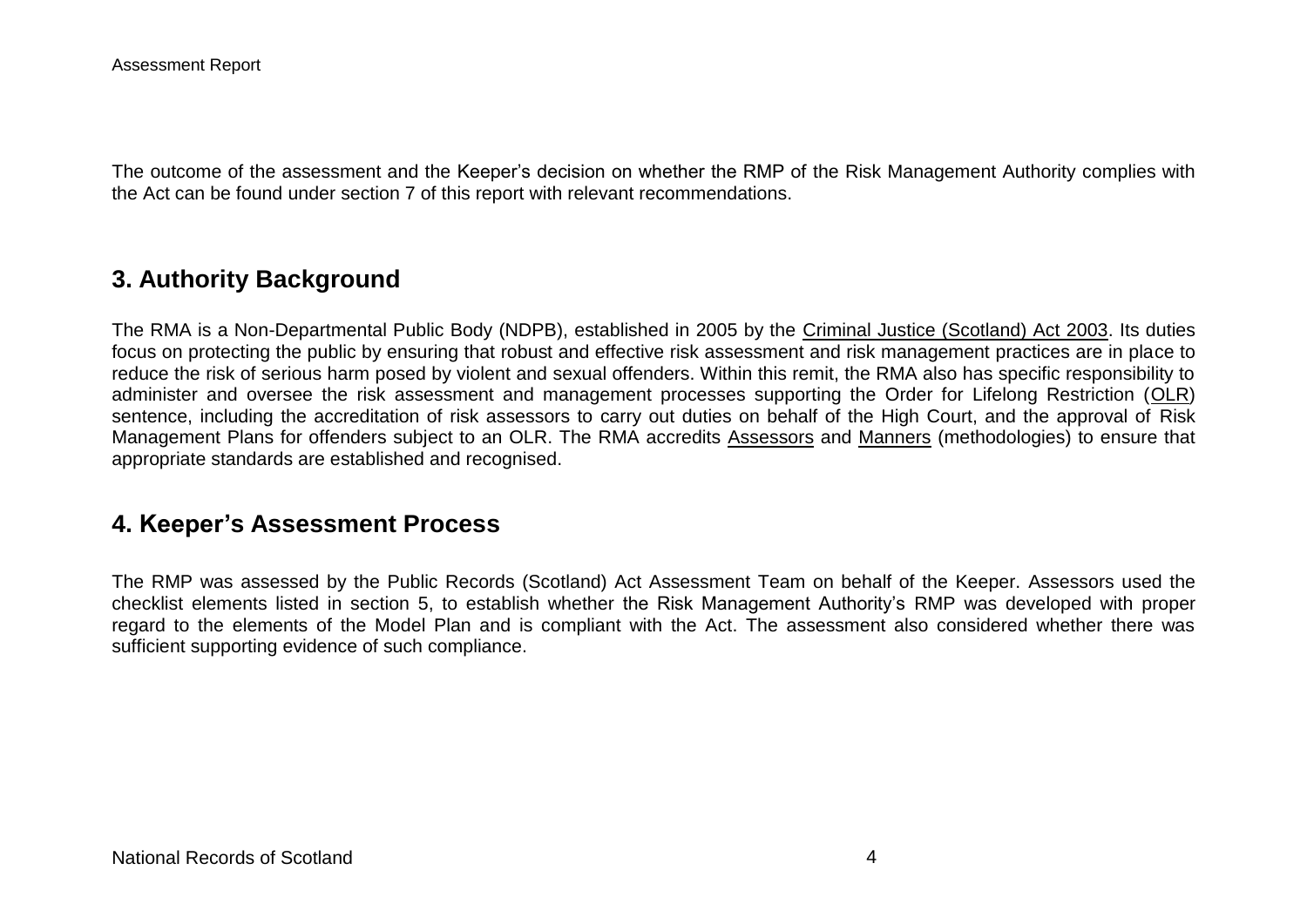**Key:** 

| The Keeper agrees this<br>element of an<br>authority's plan. | The Keeper agrees this<br>element of an authority's<br>plan as an 'improvement<br>model'. This means that<br>he is convinced of the<br>authority's commitment to<br>closing a gap in<br>provision. He will request<br>that he is updated as<br>work on this element | R | There is a serious<br>gap in provision<br>for this element<br>with no clear<br>explanation of how<br>this will be<br>addressed. The<br>Keeper may<br>choose to return<br>the RMP on this |
|--------------------------------------------------------------|---------------------------------------------------------------------------------------------------------------------------------------------------------------------------------------------------------------------------------------------------------------------|---|------------------------------------------------------------------------------------------------------------------------------------------------------------------------------------------|
|                                                              | progresses.                                                                                                                                                                                                                                                         |   | basis.                                                                                                                                                                                   |

# **5. Model Plan Elements: Checklist**

| <b>Element</b>                                | <b>Present</b> | <b>Evidence</b> | <b>Notes</b>                                                                                                                                                                                                                                                          |
|-----------------------------------------------|----------------|-----------------|-----------------------------------------------------------------------------------------------------------------------------------------------------------------------------------------------------------------------------------------------------------------------|
| 1. Senior<br>Officer<br>Compulsory<br>element | G              | G               | The Records Management Plan (RMP) of the Risk Management Authority (RMA)<br>names Paul Keoghan as the senior officer with responsibility for records<br>management. This is evidenced by a letter from the Chief Executive and<br>Accountable Officer, Yvonne Gailey. |
|                                               |                |                 | Mr Keoghan's job title is given as Director of Business Performance and in the<br>abovementioned letter he is also designated as the Senior Information Risk Owner<br>(SIRO) for RMA.                                                                                 |
|                                               |                |                 | The Keeper agrees that Mr Keoghan is an appropriate individual to take senior<br>responsibility for records management in RMA.                                                                                                                                        |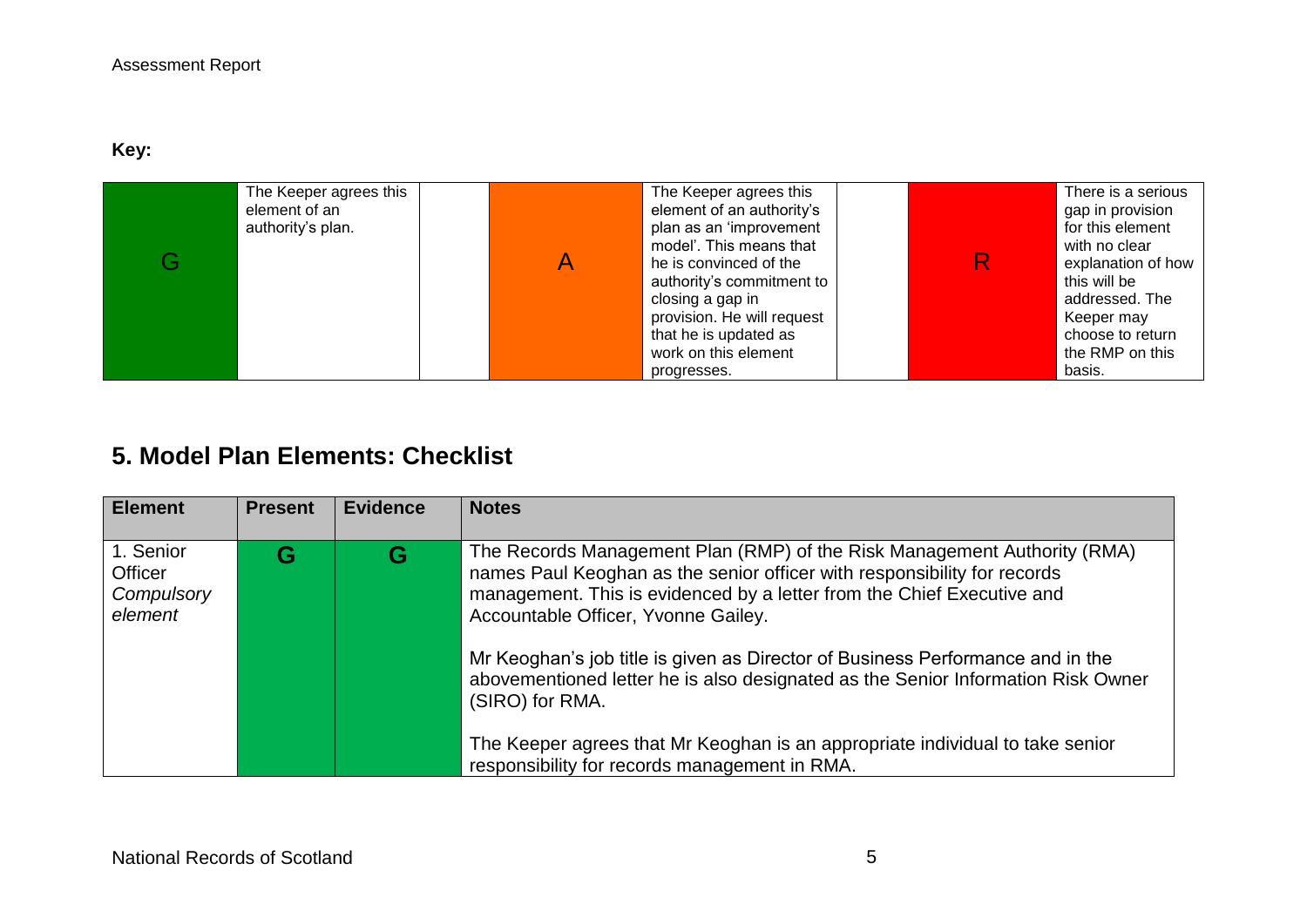| 2. Records<br>Manager              | G | G | The RMP names Paul Foy as having operational responsibility for records<br>management within RMA. Mr Foy's job title is given as the Governance and                                                                                                                                                                                                                                                                                                                                                                                                                                                                                                                                                                                     |
|------------------------------------|---|---|-----------------------------------------------------------------------------------------------------------------------------------------------------------------------------------------------------------------------------------------------------------------------------------------------------------------------------------------------------------------------------------------------------------------------------------------------------------------------------------------------------------------------------------------------------------------------------------------------------------------------------------------------------------------------------------------------------------------------------------------|
| Compulsory<br>element              |   |   | <b>Communications Administrator.</b>                                                                                                                                                                                                                                                                                                                                                                                                                                                                                                                                                                                                                                                                                                    |
|                                    |   |   | The abovementioned letter from the Chief Executive confirms Mr Foy's appointment                                                                                                                                                                                                                                                                                                                                                                                                                                                                                                                                                                                                                                                        |
|                                    |   |   | as the officer responsible for the day to day management of RMA's records. He is<br>also designated as an Information Asset Owner.                                                                                                                                                                                                                                                                                                                                                                                                                                                                                                                                                                                                      |
|                                    |   |   | The Keeper agrees that this is a suitable individual to take operational responsibility<br>for records management within RMA.                                                                                                                                                                                                                                                                                                                                                                                                                                                                                                                                                                                                           |
| 3. Policy<br>Compulsory<br>element | G | G | RMA has set out its commitment to developing and maintaining effective records<br>management systems in its Records Management Policy and Records Management<br>Procedure.                                                                                                                                                                                                                                                                                                                                                                                                                                                                                                                                                              |
|                                    |   |   | The Records Management Policy sets out RMA's commitment to effective records<br>management and also defines responsibilities for RMA staff. RMA has submitted<br>Board Papers 459 and 460 showing that the Records Management Policy and<br>Procedure were both approved as official documents in November 2014.                                                                                                                                                                                                                                                                                                                                                                                                                        |
|                                    |   |   | Also submitted as evidence was the Records Management Procedure which sets<br>out the practical arrangements for records management within RMA. This document<br>defines records and records management and the legislative background under<br>which RMA operates. It also sets out the different systems that are in place to<br>manage RMA's records and details the destruction and security procedures that are<br>in place. It also states RMA's Clear Desk Policy and an Appendix provides practical<br>instructions on how to use the eRDMS. This is a detailed document that can be<br>used to provide staff with guidance on what is expected of them in regards to<br>records management. The Keeper commends this approach. |
|                                    |   |   | The RMP commits RMA to annually review the RMP, the Records Management                                                                                                                                                                                                                                                                                                                                                                                                                                                                                                                                                                                                                                                                  |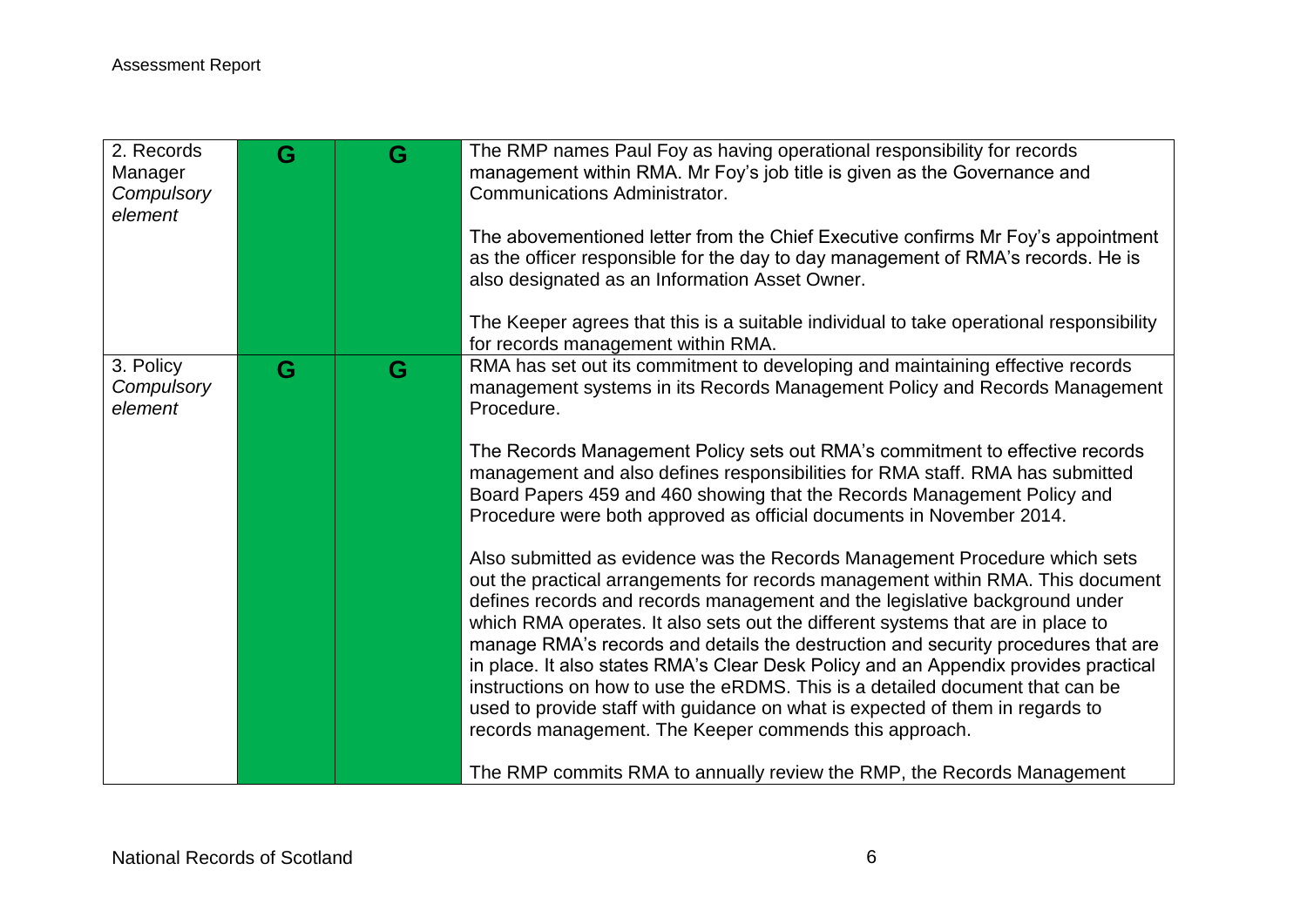|                                      |              |              | Policy and the Records Management Procedure.                                                                                                                                                                                                                                                                                                                                                                                                                                                                                                                                                                                               |
|--------------------------------------|--------------|--------------|--------------------------------------------------------------------------------------------------------------------------------------------------------------------------------------------------------------------------------------------------------------------------------------------------------------------------------------------------------------------------------------------------------------------------------------------------------------------------------------------------------------------------------------------------------------------------------------------------------------------------------------------|
|                                      |              |              | The Keeper agrees that an operational records management policy is in place and<br>that this is supported by appropriate practical procedures.                                                                                                                                                                                                                                                                                                                                                                                                                                                                                             |
| 4. Business<br><b>Classification</b> | $\mathbf{A}$ | $\mathbf{A}$ | RMA is currently rolling out an eRDMS. As part of this it is currently developing a<br>Business Classification Scheme (BCS). RMA has adopted the Local Government<br>Classification Scheme as the basis for developing a BCS that reflects the structure<br>of the organisation. The eRDMS is managed and supported by the Scottish<br>Government. The file plan structure of the eRDMS is being utilised as the structure<br>for the BCS. This work will continue to summer 2015 and will be complemented by<br>staff training on the new system.<br>RMA has confirmed that it does not engage any third parties to fulfil its functions. |
|                                      |              |              | The proposed BCS is based on the functions and activities of RMA. The Keeper<br>recognises that this is currently best practice. The BCS has three levels: Function,<br>Activity, and Transaction. There are three main functions of RMA.                                                                                                                                                                                                                                                                                                                                                                                                  |
|                                      |              |              | RMA has provided a draft BCS as evidence which at present comprises only the<br>Corporate function. This appears to comprehensively cover the activities undertaken<br>to carry out the function. It is assumed that similar work will be undertaken to cover<br>the other functions of RMA.                                                                                                                                                                                                                                                                                                                                               |
|                                      |              |              | The Keeper can agree this element of the plan on an 'improvement model basis',<br>provided he is kept informed of the progress of this work. This means that the<br>evidence submitted shows a commitment to closing the gaps in provision in this<br>area.                                                                                                                                                                                                                                                                                                                                                                                |
| 5. Retention<br>schedule             | A            | $\mathbf{A}$ | The implementation of retention schedules on the records created by RMA is also<br>tied in to the project to roll out an eRDMS across the organisation. The eRDMS has                                                                                                                                                                                                                                                                                                                                                                                                                                                                      |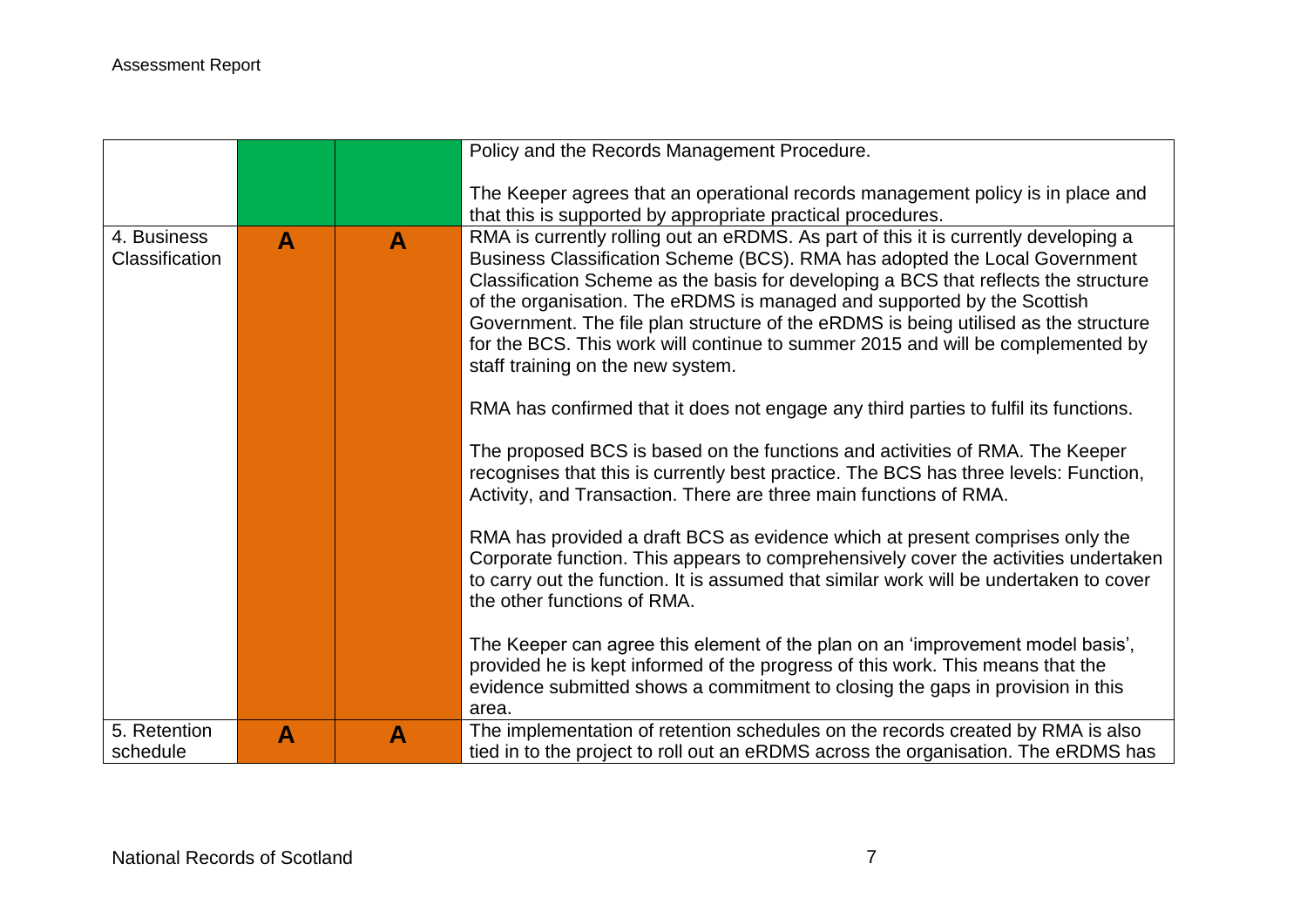|                                                         |   |   | a set of pre-determined file types (policy, casework etc) and these in turn set the<br>retention and disposal actions to be taken against individual record types. RMA has<br>provided a copy of the eRDMS File Type Guidance which provides a template for<br>deciding how to allocate file types to records.<br>The RMP states that these retention and disposal actions will also be implemented<br>on the records sitting outside the eRDMS (paper records and databases maintained<br>on the G drive).<br>The Keeper can agree this element of the plan on an 'improvement model basis',<br>provided he is kept informed of the progress of this work. This means that the<br>evidence submitted shows a commitment to closing the gaps in provision in this<br>area. |
|---------------------------------------------------------|---|---|----------------------------------------------------------------------------------------------------------------------------------------------------------------------------------------------------------------------------------------------------------------------------------------------------------------------------------------------------------------------------------------------------------------------------------------------------------------------------------------------------------------------------------------------------------------------------------------------------------------------------------------------------------------------------------------------------------------------------------------------------------------------------|
| 6. Destruction<br>Arrangements<br>Compulsory<br>element | G | G | RMA has provided details of its destruction arrangements.<br><b>Paper</b><br>RMA has set out its arrangements for disposing of paper records. These procedures<br>have been described in detail. RMA has in place a contract with a commercial paper<br>shredding company. RMA has provided a Waste Transfer certificate as evidence of<br>these arrangements.                                                                                                                                                                                                                                                                                                                                                                                                             |
|                                                         |   |   | <b>Hardware and electronic records</b><br>RMA has provided a copy of a draft MoU, which is currently being updated, with the<br>Scottish Government's Information Services and Information Systems (ISIS)<br>division. This MoU sets out the services to be provided to RMA by ISIS and binds<br>RMA to following the policies and procedures of the Scottish Government including<br>the use of the Objective eRDMS. This applies in particular to the hardware<br>destruction protocols to be followed by RMA and also clarifies the backup<br>procedures that will be in place. The Keeper requests that once the MoU has been<br>signed-off he should be provided with a copy for inclusion in the evidence package.                                                   |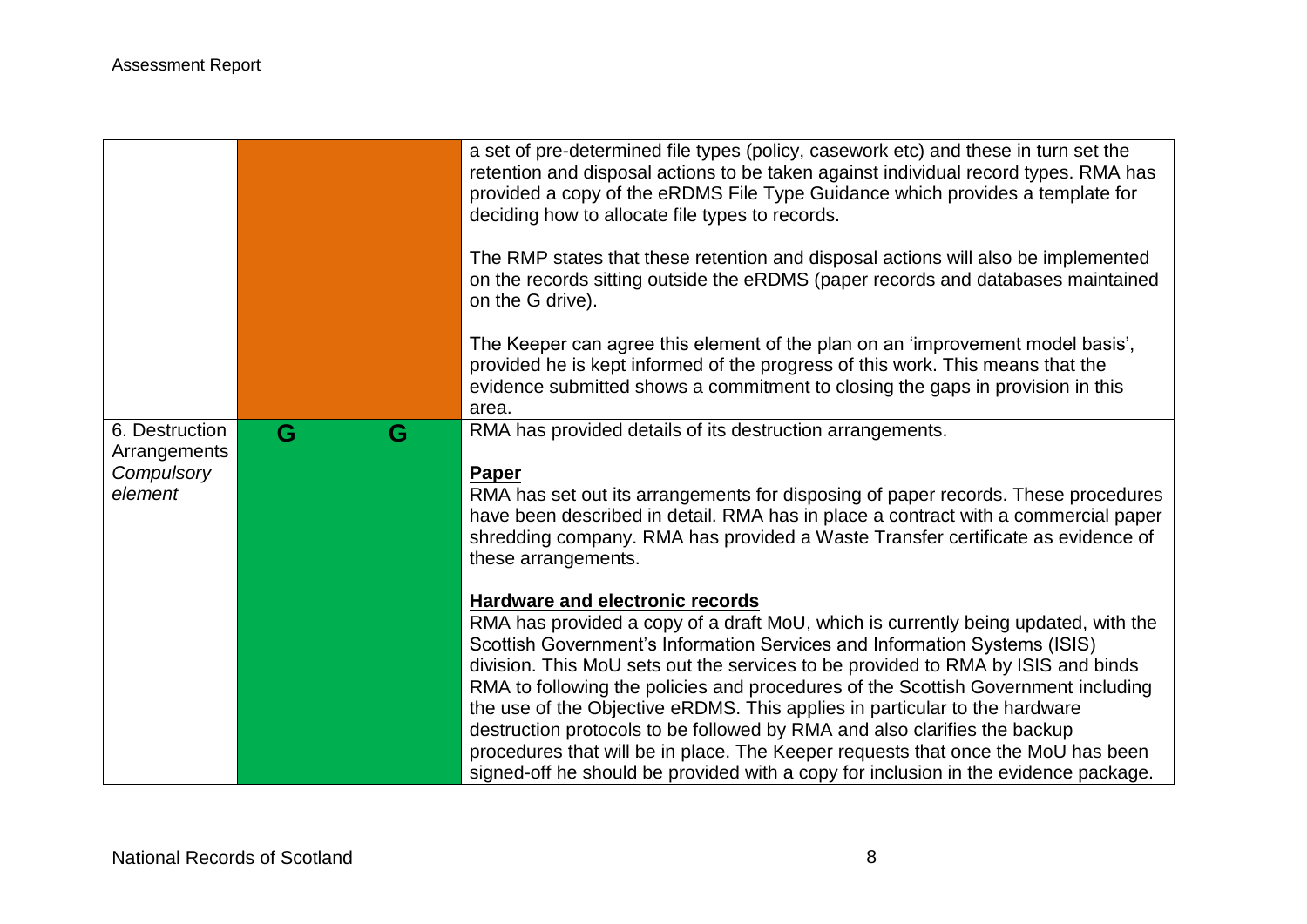and the state of the state of the state of the state of the state of the

**Contract Contract** 

 $\blacksquare$ 

|                                                       |   |              | <b>Back-ups</b><br>In the Records Management Procedure, RMA states in Section 7.2 that it backs up<br>its electronic records and data on a daily basis to an off-site server maintained by<br>the Scottish Government. This data is kept for 3 months. This is done as part of the<br>business continuity procedures. Further details on the back-up procedures have<br>been provided in the draft MoU mentioned above.<br>The Keeper agrees that RMA has appropriate procedures in place to ensure that<br>records are securely destroyed at the end of their lifecycles. |
|-------------------------------------------------------|---|--------------|----------------------------------------------------------------------------------------------------------------------------------------------------------------------------------------------------------------------------------------------------------------------------------------------------------------------------------------------------------------------------------------------------------------------------------------------------------------------------------------------------------------------------------------------------------------------------|
| 7. Archiving<br>and Transfer<br>Compulsory<br>element | G | $\mathbf{A}$ | The RMP states that RMA are a relatively young organisation and are not yet in a<br>position to archive records selected for permanent preservation. As part of the move<br>towards an eRDMS, RMA has committed to using retention schedules to identify<br>records suitable for archiving and will then develop guidelines for the transfer of<br>records to an appropriate archive.                                                                                                                                                                                      |
|                                                       |   |              | RMA has provided evidence that negotiations are under way with a view to<br>developing a MoU with NRS to make arrangements for the transfer of records<br>selected for permanent preservation. The Keeper welcomes this and looks forward<br>to receiving a copy once it has been finalised.                                                                                                                                                                                                                                                                               |
|                                                       |   |              | The Keeper agrees that progress is being made to identify and formalise the<br>arrangements required for the transfer of records selected for permanent<br>preservation. This will take the format of a MoU with NRS. The Keeper looks forward<br>to receiving a copy of the finalised MoU as well as staff guidelines outlining the<br>practical transfer arrangements.                                                                                                                                                                                                   |
| 8. Information<br>Security<br>Compulsory              | G | G            | RMA have submitted several documents as evidence.<br>RMA submitted their Information Security Policy which sets out the authority's                                                                                                                                                                                                                                                                                                                                                                                                                                        |

π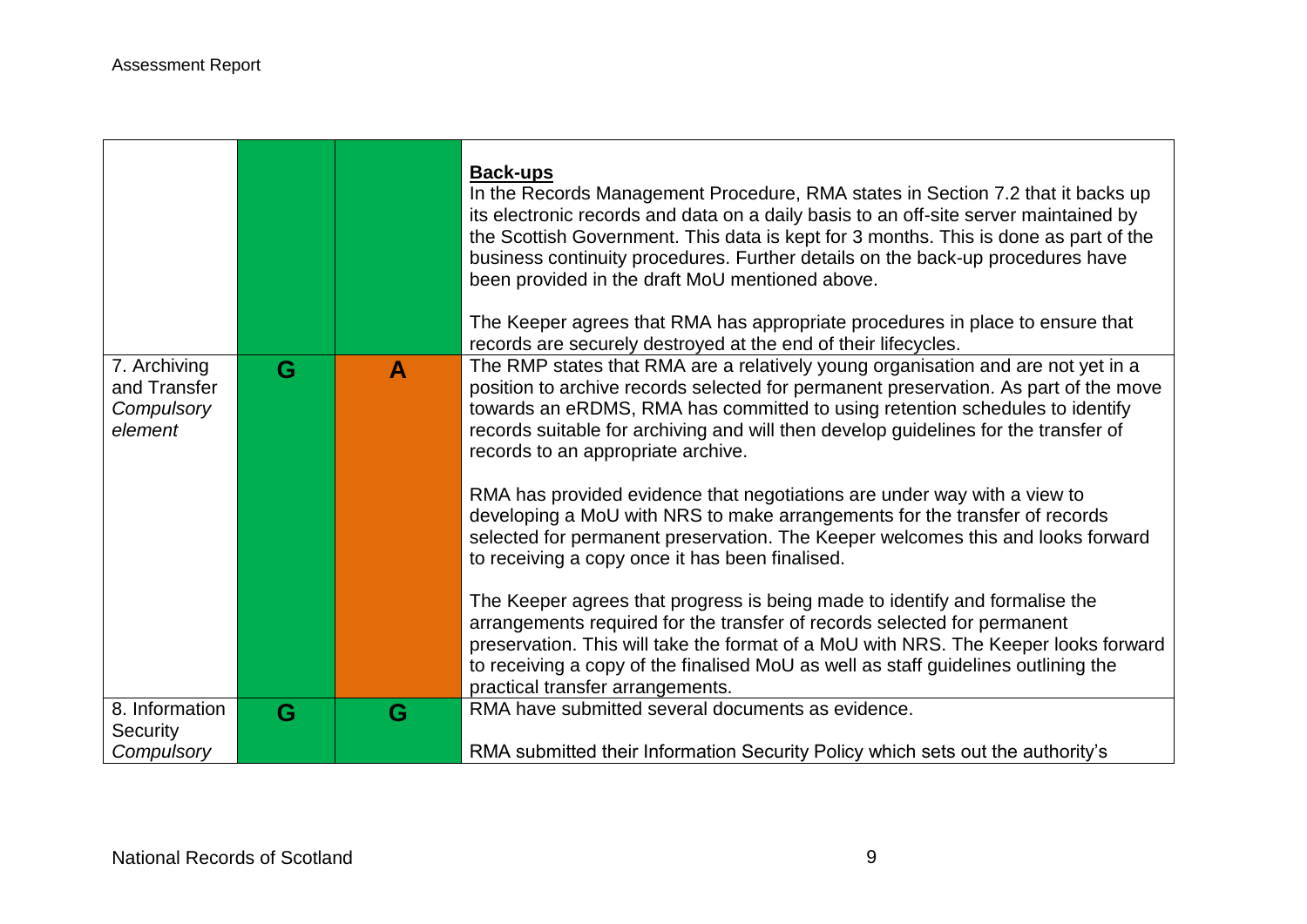| element               |   |   | corporate approach to protecting its information. It sets out the remit for the policy,<br>the actions it will take, and the responsibility for ensuring it is adhered to.                                                                                                                                                                                                                                                                                                                       |
|-----------------------|---|---|--------------------------------------------------------------------------------------------------------------------------------------------------------------------------------------------------------------------------------------------------------------------------------------------------------------------------------------------------------------------------------------------------------------------------------------------------------------------------------------------------|
|                       |   |   | The Policy is supported by the Information Security Procedure, which on a practical<br>level, describes the security measures in place within RMA. These arrangements<br>include those in the recruitment process, ensuring that potential staff are vetted to<br>Baseline Personnel Security Standard level. It also includes procedures for<br>maintaining security whilst staff are working outside their normal workplaces,<br>physical security measures and information security training. |
|                       |   |   | As it uses the Scottish Government's IT system, RMA is obliged to follow its IT Code<br>of Conduct (supplied as evidence).                                                                                                                                                                                                                                                                                                                                                                       |
|                       |   |   | All RMA staff are required to undertake a mandatory e-learning course (Protecting<br>Information, Level 1). Details of the course have been supplied as evidence.                                                                                                                                                                                                                                                                                                                                |
|                       |   |   | The Keeper agrees that RMA has properly considered the security of the<br>information it creates and holds and that appropriate safeguards are in place.                                                                                                                                                                                                                                                                                                                                         |
| 9. Data<br>Protection | G | G | RMA has provided details of its registration as a Data Controller with the Information<br>Commissioner's Office, which shows that the authority is aware of its responsibilities<br>under the Data Protection Act 1998.                                                                                                                                                                                                                                                                          |
|                       |   |   | RMA has also submitted its Data Protection Policy as evidence. This sets out the<br>authority's approach to Data Protection.                                                                                                                                                                                                                                                                                                                                                                     |
|                       |   |   | The Governance and Communications Administrator, named as the individual<br>responsible under element 2, is also RMA's Data Protection Officer. He has been<br>trained in Data Protection and Freedom of Information issues.                                                                                                                                                                                                                                                                     |
|                       |   |   | The Keeper agrees that RMA is aware of its responsibilities under the Data                                                                                                                                                                                                                                                                                                                                                                                                                       |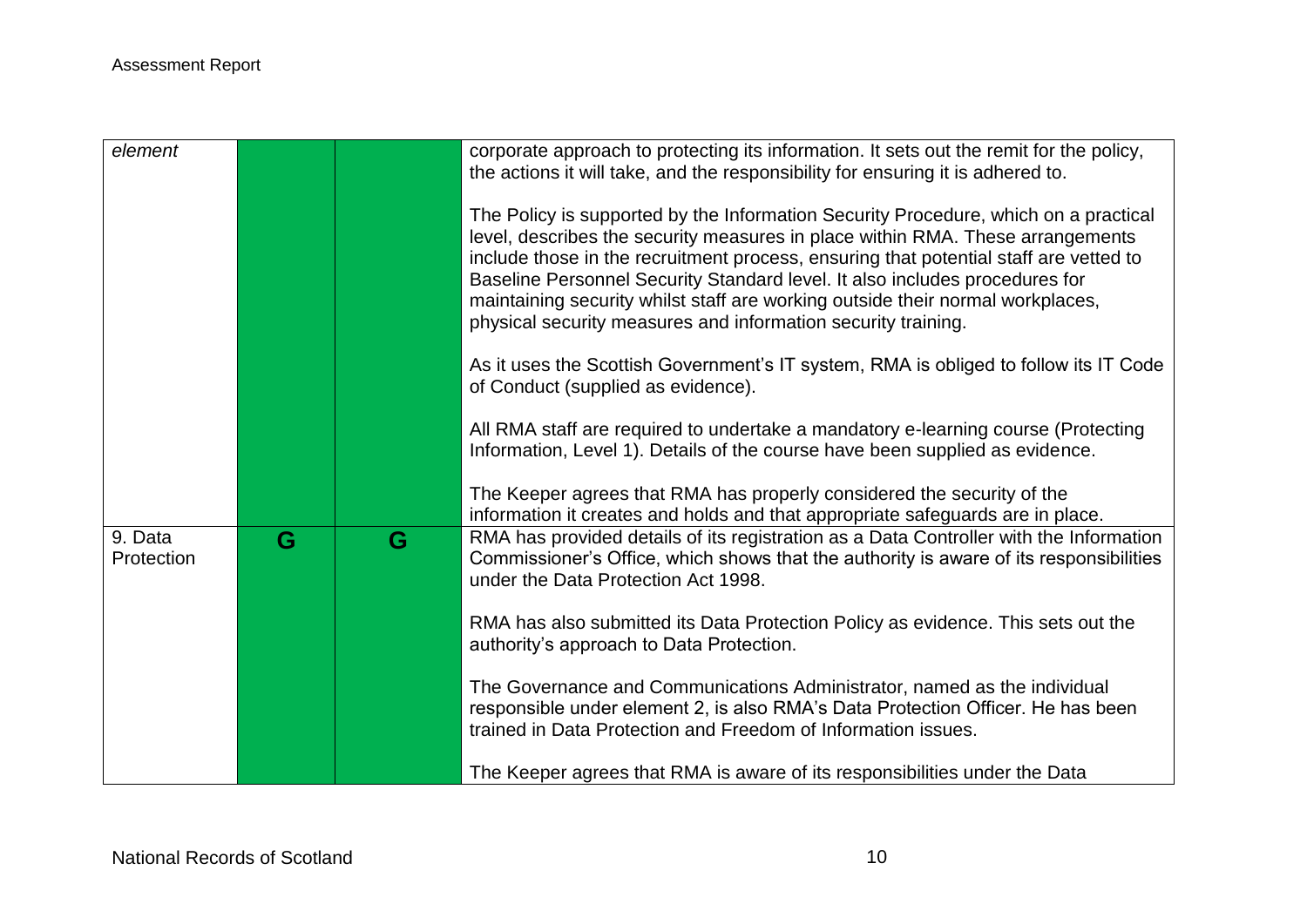|                                                    |   |   | Protection Act and has put procedures in place to ensure it complies with it.                                                                                                                                                                                                                                                                                      |
|----------------------------------------------------|---|---|--------------------------------------------------------------------------------------------------------------------------------------------------------------------------------------------------------------------------------------------------------------------------------------------------------------------------------------------------------------------|
| 10. Business<br>Continuity<br>and Vital<br>Records | G | G | RMA submitted as evidence its Business Continuity Plan (BCP). This lays out the<br>roles and responsibilities of RMA staff if a disruption to business occurs. The BCP is<br>tested annually, with a desktop and walk-through exercise designed to ensure that<br>staff are fully aware of what they need to do. The current BCP was approved in<br>February 2014. |
|                                                    |   |   | The RMP states that vital records will be identified as part of the process to develop<br>RMA's Business Classification Scheme and consideration will be given to vital<br>records in subsequent versions of the BCP. The Keeper welcomes this approach.                                                                                                           |
|                                                    |   |   | The Keeper agrees that RMA has appropriate procedures in place to ensure that it<br>can restore its business functions in the event of an interruption to service and<br>welcomes the commitment to identify vital records in future iterations of the BCP.                                                                                                        |
| 11. Audit trail                                    | A | A | Once the proposed move to an eRDMS has taken place, the audit trail functionality<br>will be greatly enhanced within RMA. This will provide evidence of the alteration and<br>deletion of electronic records. RMA's IT systems, which are provided by the Scottish<br>Government, are able to provide audit trail functionality for emails.                        |
|                                                    |   |   | Paper records are listed on a restricted area of RMA's G drive and are stored on<br>site. Movement of paper records is documented by check-out/check-in procedures.<br>Logs are kept which show when restricted documents are issued to RMA staff and<br>Board members.                                                                                            |
|                                                    |   |   | Electronic records stored on the G drive are not structured and are not subjected to<br>a retention/disposal schedule. RMA's longer term plan is to move away from using<br>the G drive as a record storage area and move towards using the eRDMS as the<br>main method for electronic records storage/management.                                                 |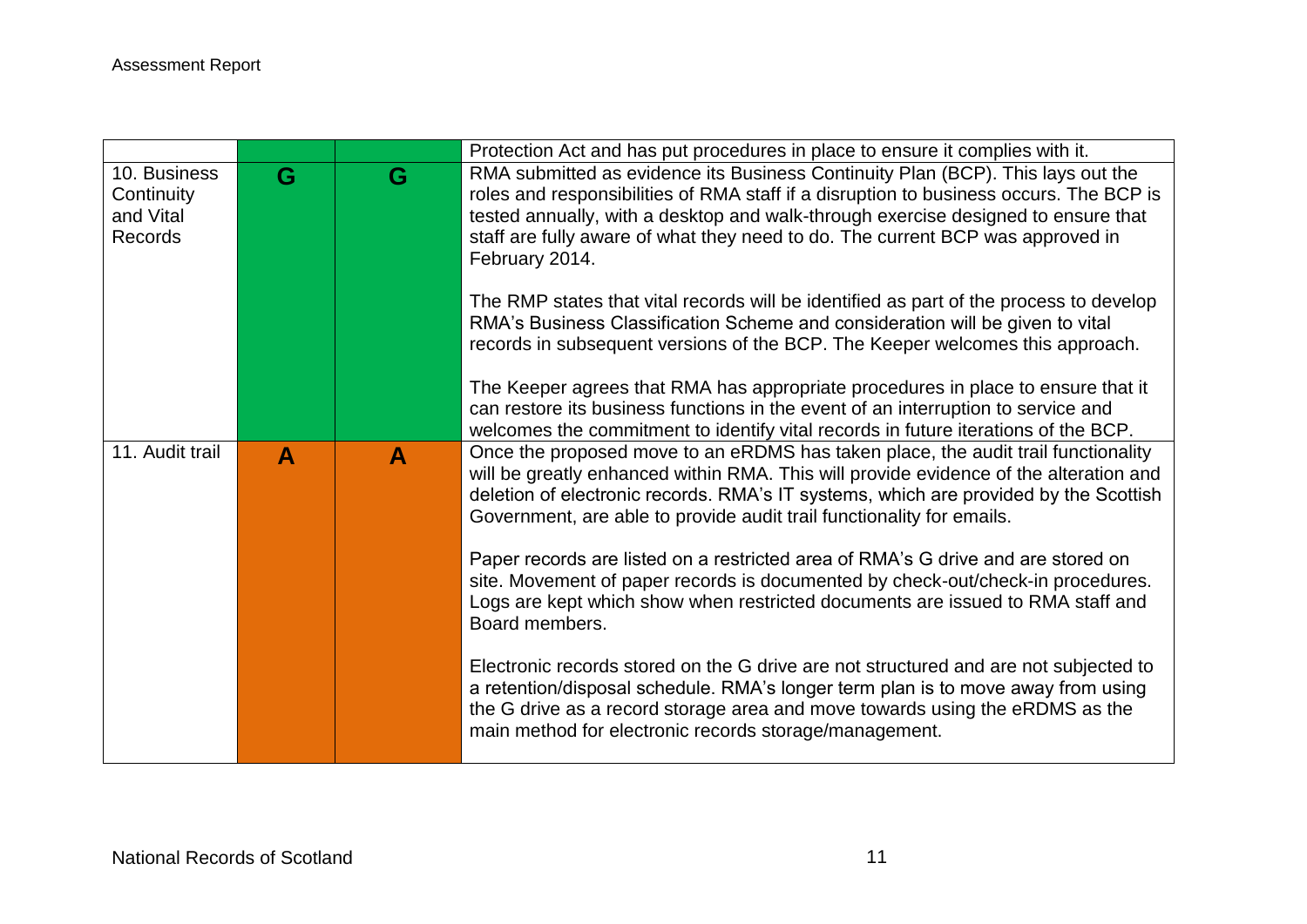|                                               |   |              | The Keeper can agree this element of the RMP on an 'improvement model basis',<br>provided he is kept informed of the progress towards implementing the eRDMS<br>across the organisation.                                                                                                                                                                                                                                                                                                                                                                                                                                                                                                                                                                                                                        |
|-----------------------------------------------|---|--------------|-----------------------------------------------------------------------------------------------------------------------------------------------------------------------------------------------------------------------------------------------------------------------------------------------------------------------------------------------------------------------------------------------------------------------------------------------------------------------------------------------------------------------------------------------------------------------------------------------------------------------------------------------------------------------------------------------------------------------------------------------------------------------------------------------------------------|
| 12.<br>Competency<br>Framework<br>for records | G | $\mathbf{A}$ | RMA has provided details of the training undertaken by the individual named in<br>Element 2 as having operational responsibility for records management. This<br>training included Data Protection and Information Security.                                                                                                                                                                                                                                                                                                                                                                                                                                                                                                                                                                                    |
| management<br>staff                           |   |              | Also provided is the proposed mandatory training programme on the eRDMS which<br>is being implemented in RMA. This appears to be very comprehensive and includes<br>version control and document naming, which is to be commended.                                                                                                                                                                                                                                                                                                                                                                                                                                                                                                                                                                              |
|                                               |   |              | Also submitted as evidence are the job descriptions of the individuals named in<br>Elements 1 and 2 of the RMP. These have not yet been approved by the Chief<br>Executive but they show that records management is a key recognisable part of<br>their jobs. The Keeper requests copies of these once these are approved.                                                                                                                                                                                                                                                                                                                                                                                                                                                                                      |
|                                               |   |              | The Keeper can agree this element of the RMP on an 'improvement model basis'<br>provided he receives copies of updated job descriptions. The Keeper commends the<br>commitment of RMA towards the training of staff.                                                                                                                                                                                                                                                                                                                                                                                                                                                                                                                                                                                            |
| 13.<br>Assessment<br>and Review               | G | G            | The RMP commits RMA to an annual review of the RMP, the Records Management<br>Policy and the Records Management Procedure. RMA has outlined their<br>assessment and review schedule for the RMP and supporting policies and<br>procedures. RMA also intend to review the progress of the implementation of the<br>ERDMS. Both the above will be assessed and a report sent to the Keeper for his<br>information. The Keeper commends this approach. Both individuals named in<br>elements 1 and 2 above will be provided with Information Management Support<br>Officer training by the Scottish Government. This will enable them to undertake<br>certain activities on the ERDMS and also act as points of contact for information<br>management issues affecting RMA. The Keeper commends this commitment to |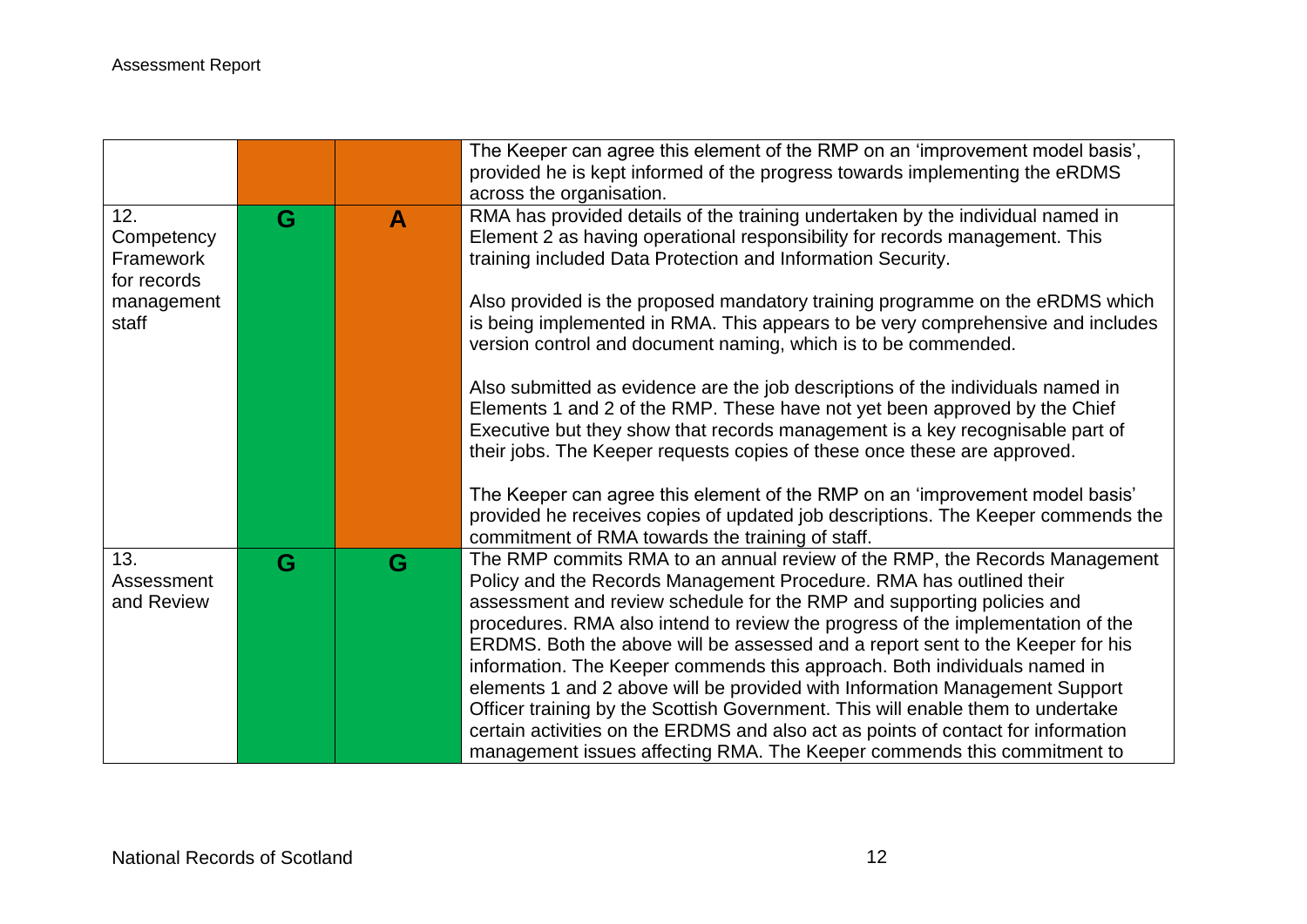|                           |  | training.<br>The Keeper agrees that an appropriate assessment and review regime is in place to<br>monitor the continued effectiveness of the RMP.                                                                                                                                                                                                                                                                                                                                        |
|---------------------------|--|------------------------------------------------------------------------------------------------------------------------------------------------------------------------------------------------------------------------------------------------------------------------------------------------------------------------------------------------------------------------------------------------------------------------------------------------------------------------------------------|
| 14. Shared<br>Information |  | RMA occasionally shares information with other bodies in the course of undertaking<br>its functions. A data sharing agreement will be put in place on each occasion. A<br>sample data sharing agreement has been provided as evidence. It sets out the<br>responsibilities placed on each partner in order to protect the information that is<br>being shared.<br>The Keeper agrees that RMA has suitable procedures in place to protect information<br>shared with other organisations. |

## **6. Keeper's Summary**

Elements 1-14 that the Keeper considers should be in a public authority records management plan have been properly considered by the Risk Management Authority. Policies and governance structures are in place to implement the actions required by the plan.

## **7. Keeper's Determination**

Based on the assessment process detailed above, the Keeper agrees the RMP of the Risk Management Authority.

The Keeper recommends that the Risk Management Authority should publish its agreed RMP as an example of good practice within the authority and the sector.